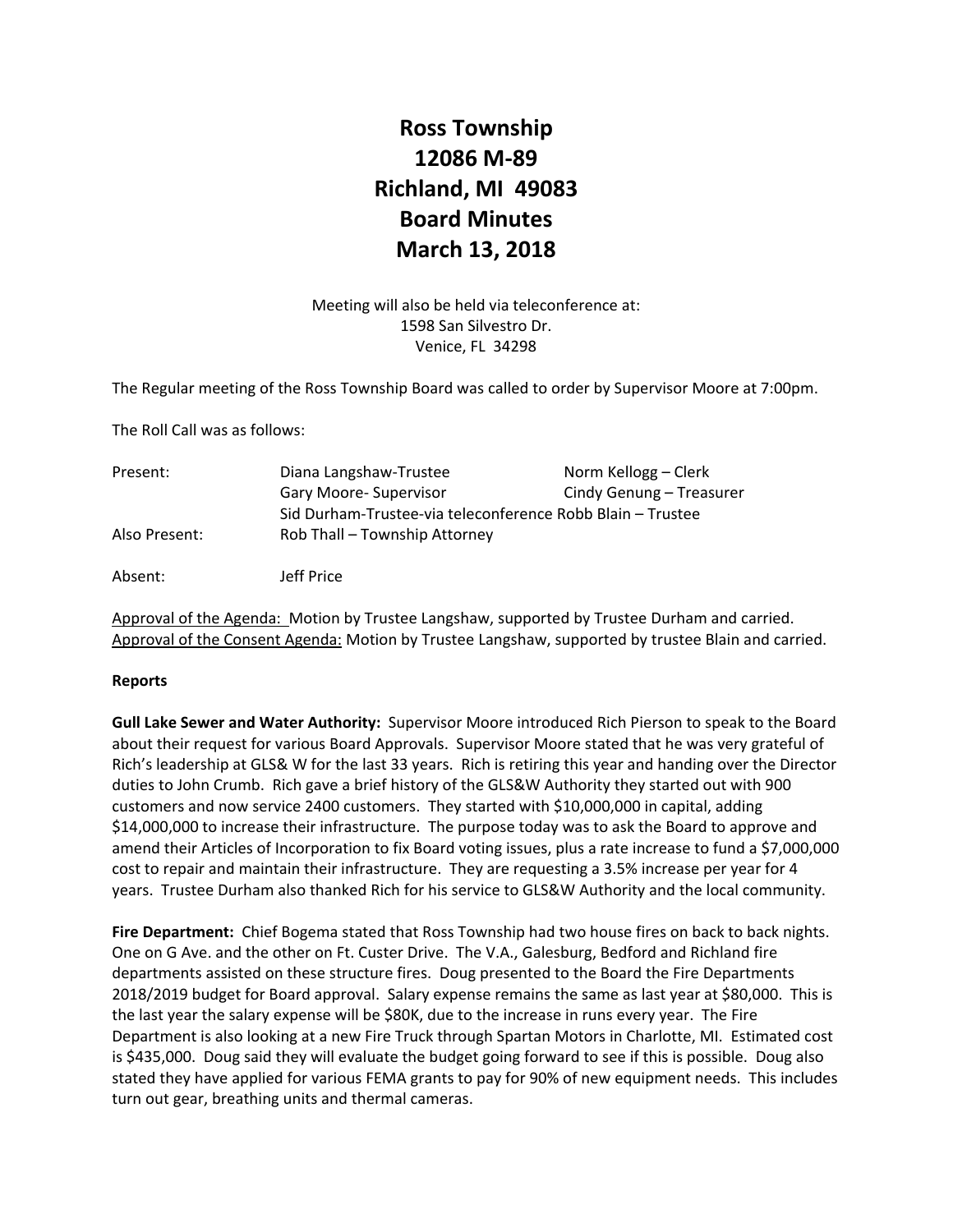**Police Report:** Supervisor Moore gave a brief report to the Board. The County Sheriff supplied a monthly Sheriff's report that was review by the Board.

**Parks Committee:** Supervisor Moore gave the report in Jon Scott's absence. The Parks Committee has engaged a Grant Writer to apply for a \$2,500 grant to help fund the installation of an automatic gate for Ross Township Park. Also the Board approved the addition of Gail Hurn to the Parks Committee to replace the seat of a departing committee member. Supervisor Moore also stated that he had gotten two requests to rent out the Park facilities. He asked the Board to think about this issue for a discussion at the next Board Meeting.

**Supervisors Report:** Mr. Moore stated that the Board has had three budget meetings to work through our 2018/2019 fiscal budget. Highlights were starting a contingency fund to fund on an annual basis to get the Township to have a fund balance of 4 to 6 months operating expenses. Supervisor Moore also talked about the new Police Committee. They have had two meetings since the last Board meeting. They are scheduled to meet every three weeks. March 28<sup>th</sup> will be the next meeting to be attended by a retired Battle Creek Police Officer to speak on relevant issues. This Committee is charged with coming up with three things for police protection. Better coverage, lower cost and possible collaboration with local townships/villages/cities. A year end decision will be given to the Board for approval for 2019.

### **Public Comments:**

Patricia Frohnapfel: 3828 Heights Dr. Ms. Frohnapfel wanted clarification of four items about the zoning in our neighborhood by Ross Township Park

1) Now that you are opening the park 24 hours a day 365 days a year, with the automated gate, who will be in charge of keeping the park grounds clean and tidy for all those days? Who will be there to enforce the no alcoholic beverages and no drugs on park property all those days? This nice quiet, relaxing family park is now becoming an entertainment venue and could be a source of criminal activity.

2) The property at 3840 E Gull Lake Drive has a pending short sale to become an assisted living facility for up to 5 clients. My understanding is that the backyard will be paved for parking. If we are now zoned for multiple residents, and commercial business, does that mean that I can now rent one or two rooms in my home to non-related individuals to increase my income?

3) How do these items relate to the mission statement that you will provide a safe environment in which to live and will maintain and enhance the rural character and quietude of our community as well as protect all the natural resources?

4) Are these zoning changes going to be effective for all township properties on the lake and near the lake?

Scott Hershberger 6789 N. 35<sup>th</sup> St. Scott introduced himself as CFO of Symponia Farms. A new Medical Marihuana facility that is going through the approval process to open a facility in Ross Township. They are a Veteran owned entity that is looking forward to being a great community asset to Ross Township. He gave each Board Member a one page synopsis of their mission and future plans. They plan on opening a location on property purchased on N. 42<sup>nd</sup> Street. John Carras, Chief Information Officer of Symponia Farms also introduced himself to the Board.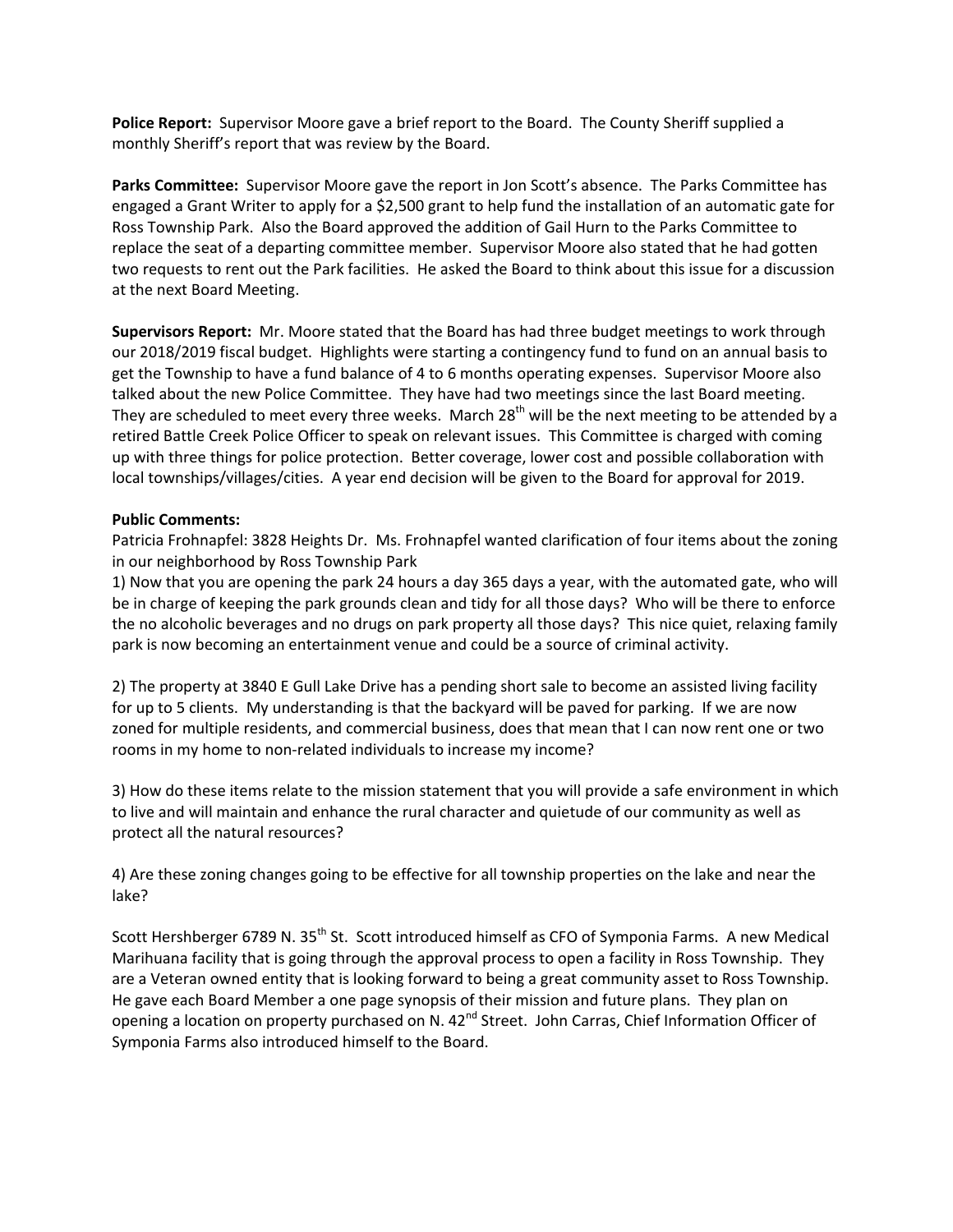Kyle Barker ( 7 Points Supply) Mr. Barker introduced himself to the Board. He represents the group, 7 Points Supply that has purchased land on 44<sup>th</sup> St. for a Medical Marihuana facility. They are presently going through the approval process to open a facility in Ross Township.

### **Old Business:**

The Ross Township newsletter went to the printer today as stated by Supervisor Moore. It should be mailed by Wednesday of this week. The Township plans on a twice a year newsletter going forward. Supervisor Moore also thanked Melissa McKay in her assistance in getting the newsletter formatted and printed for publication.

### **Other Old Business:**

Treasurer Genung stated that we still have two road assessments owned by Kalamazoo County that have not paid their assessment. Attorney Thall stated that there is case law that supports the County's position for nonpayment. We will still approach the Kalamazoo County Commission to pay the two parcels. A Board Resolution to partially vacate the two County parcels from the Road Improvement Special Assessment roll was moved by Trustee Durham and supported by Trustee Langshaw. Roll Call vote was : Langshaw‐Aye, Kellogg‐Aye, Moore‐Aye, Genung‐Aye, Blain‐Aye, and Durham‐Aye and passed. This will allow Treasurer Genung to remove these from the Special Assessment roll and release the tax roll for next year's taxes.

Attorney Thall stated that we have 27 appeals in front of the Road Assessment Tax Tribunal. These should all be heard by the end of June in Battle Creek, MI.

### **New Business:**

Approve Gail Hurn to the Parks Committee, motion by Treasurer Genung, supported by Trustee Blain and carried.

Approve preliminary 2018/2019 Budget. Motion by Treasurer Genung, supported by Trustee Langshaw. Roll Call vote: Langshaw‐Aye, Kellogg‐Aye, Moore‐Aye, Genung‐Aye, Blain‐Aye, Durham‐Aye,via teleconference. Nay‐ None. Motion carried. The Board will formally approve our 2018/2019 budget at a public hearing meeting scheduled for March 29, 2018 at the Township Hall.

Approve 2018/2019 Board Meeting Dates. 2<sup>nd</sup> Tuesday of the Month. Motion by Trustee Durham, supported by Treasurer Genung and carried.

Gull Lake Sewer and Water Authority Resolution for rate increase. Motion to adopt by Trustee Durham, supported by Trustee Blain. Roll Call Vote was: Trustee Langshaw‐Aye, Clerk Kellogg‐Aye, Supervisor Moore-Aye, Treasurer Genung-Aye, Trustee Blain-Aye, Trustee Durham, via teleconference- Aye. Nays-None. Motion was carried.

Gull Lake Sewer and Water Authority: Resolution to Amend Articles of Incorporation. Motion to adopt by Trustee Langshaw, supported by Clerk Kellogg. Roll Call vote was: Trustee Langshaw‐Aye, Clerk Kellogg – Aye, Supervisor Moore‐Aye, Treasurer Genung‐Aye, Trustee Blain – Aye, Trustee Durham, via teleconference‐ Aye. Nays‐ None, Motion Carried.